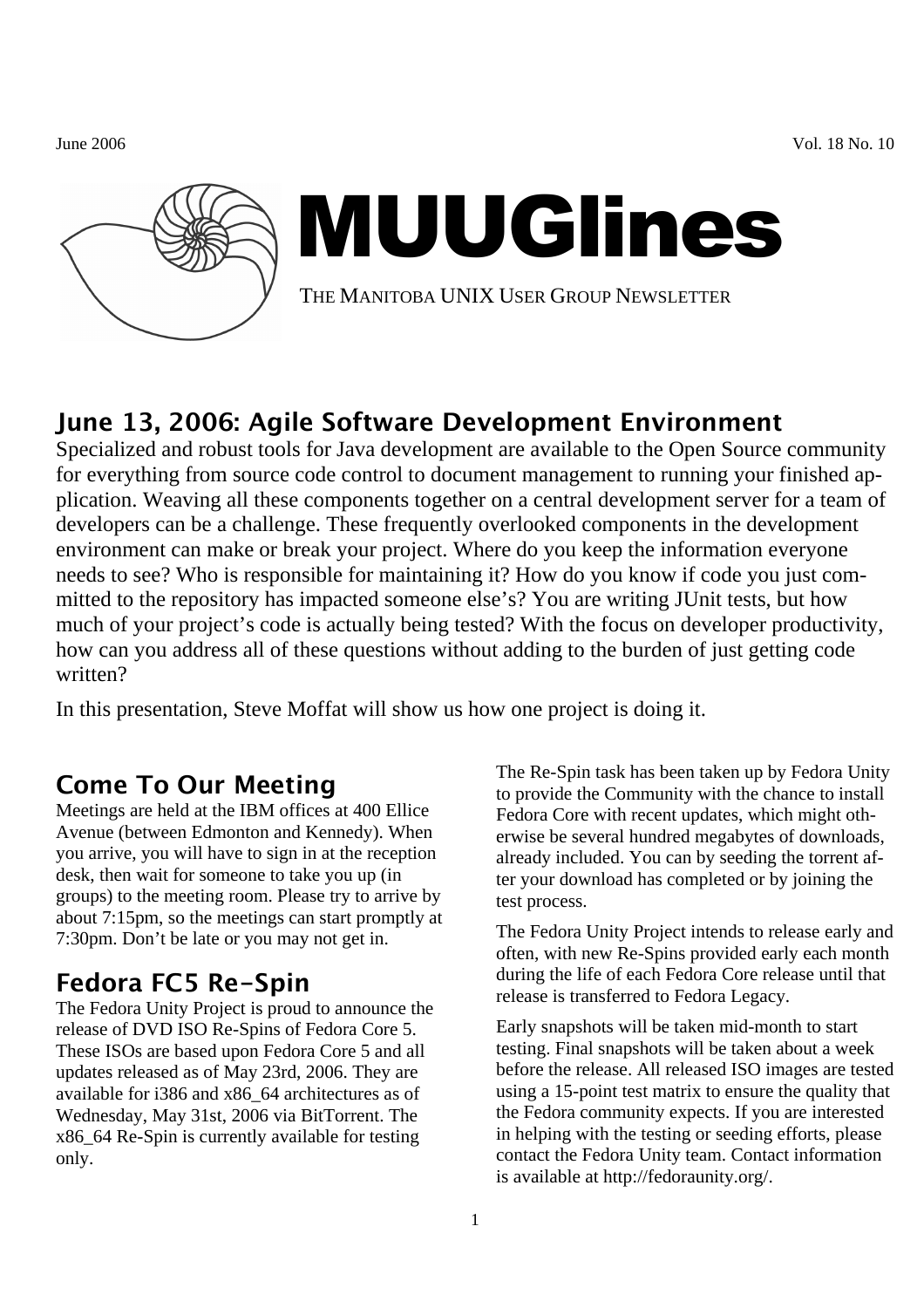#### Ubuntu 6.06 LTS Released

Ubuntu, which has become one of the world's most popular Linux distributions in recent years, launched its latest version on June 1 following months of intense testing. The new release is titled Ubuntu 6.06 LTS (Long Term Support), and has a specific emphasis on the needs of large organisations with both desktop and server versions.

Ubuntu 6.06 LTS introduces functionality that simplifies common Linux server deployment processes. For system administrators setting up large numbers of web, mail and related servers, Ubuntu 6.06 LTS offers the fastest and most consistent path to deployment, combined with the availability of global commercial support where needed. "Ubuntu has a reputation for working well out of the box on desktops, and we have worked to bring that same ease of deployment and configuration to the server marketplace" said Mark Shuttleworth, founder of the Ubuntu project.

Ubuntu is freely available, including security updates for five years on servers, with no restrictions on usage and no requirement to purchase support contracts or subscriptions per deployment. Full telephone & online support on commercial terms is available globally from Canonical Ltd and other companies. "The economics of Ubuntu deployment are fundamentally different from those of other leading Linux distributions that offer commercial support" said Jane Silber, COO of Canonical Ltd. "Companies and individuals can deploy Ubuntu widely, and purchase support only for the machines where they need the assurance of a Support Level Agreement. This makes Ubuntu the preferred choice for large scale deployments where support contracts are not essential on every machine."

Sun Microsystems and Canonical also announced this week that Ubuntu 6.06 LTS will support the UltraSPARC T1 processor on Sun Fire T1000 and T2000 servers. These SPARC-based systems join the list of architectures for which Canonical will offer technical support on a paid, commercial basis, starting at \$700 USD per year for a single server. For more information, please see the Ubuntu support pages.

The Server Edition of Ubuntu 6.06 LTS includes a unique mechanism to set up a standardized, certified, and supported LAMP (Linux, Apache, MySQL and PHP) server with a single command. The feature greatly reduces the setup time for companies providing hosted LAMP services, as well as making it easier for organizations to set up and maintain their own LAMP-standardized servers. Canonical Ltd. also provides technical support for the full suite of components in the LAMP stack.

"This new (LAMP) functionality is the first of several planned fully-certified free software stacks in Ubuntu," said Fabio Massimo Di Nitto, product manager of Ubuntu Server Edition. "LAMP servers were the most popular use of Ubuntu in the data center, so we focused on that stack first" added Adam Conrad, Ubuntu's lead LAMP developer.

Ubuntu 6.06 LTS also has a new mechanism to make commercial software available, enabling businesses and individuals to download select software from Independent Software Vendors (ISVs). There are a variety of solutions available this way already, including data management software from Arkeia, cross-platform development tools from Raining Data, PC sharing from Userful and virtualisation from VMware. Additional software for Ubuntu from ISVs will be added in the coming months.

"Ubuntu and VMware have worked together to incorporate VMware's industry-leading virtualization capabilities in a freely available and easy to use manner for Ubuntu 6.06 LTS," said Dan Chu, senior director of developer products. "Any Ubuntu user can automatically install VMware Player from the Ubuntu package manager."

Ubuntu is part of the Debian family of distributions. As such it has an extremely wide selection of software that is instantly available to Ubuntu users, and includes some of the world's best-regarded software for the management of software updates and changes. "Debian is integral to the success and popularity of Ubuntu" said Matt Zimmerman, CTO of Ubuntu.

A special added bonus of Ubuntu 6.06 LTS is the inclusion of several chapters from "The Official Ubuntu Book", which Prentice Hall Professional will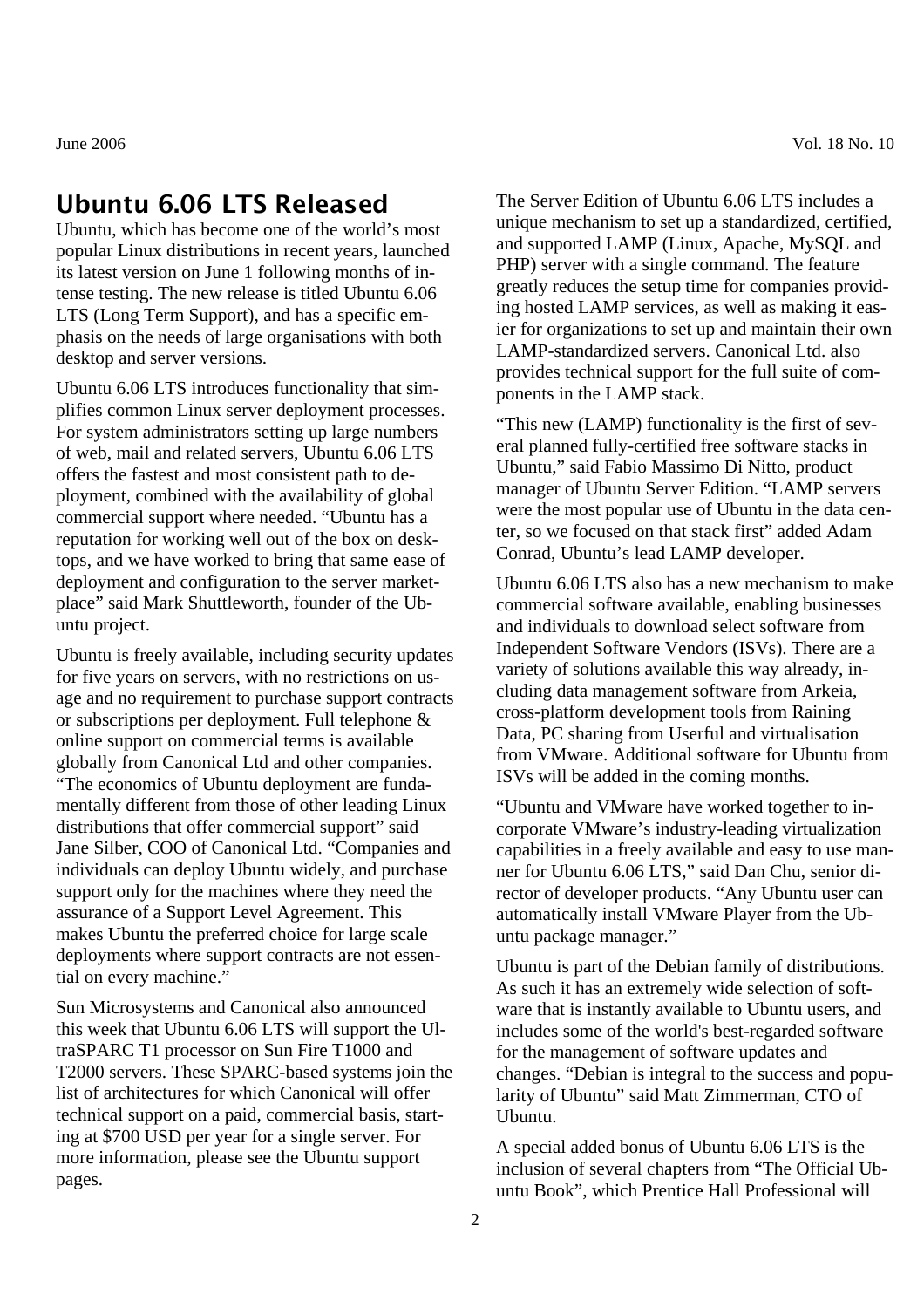publish in July 2006, under an Open Content license. The book represents the collaborative effort of more than a dozen Ubuntu community members from around the world. The book can be pre-ordered at http://www.prenhallprofessional.com/ubuntu.

## Google's Picasa Painted to a Linux Canvas

By Brian Proffitt, Linux Today

Linux users and Google watchers received a surprise treat recently with the announcement that the company was releasing a Linux version of their photo management tool, Picasa. Google Open Source Program Manager Chris DiBona contacted Linux Today earlier to elaborate on the news.

According to DiBona, the port of Picasa to the Linux platform will not only give Linux users one more Google application for their general use, but this release will also assist other software developers in their port projects as well.

The reason for this, DiBona explained, is that to enable the Linux version of Picasa, the Google development team relied on the WINE Project's emulation technology.

Wine is a translation layer (a program loader) capable of running Windows applications on Linux and other POSIX compatible operating systems (x86 architecture only). Windows programs running in Wine act as native programs would, running without the performance or memory usage penalties of an emulator, with a similar look and feel to other applications on your desktop.

 Specifically, Picasa will use WINE internally in order to function on Linux. In doing so, he added, "we made some pretty big additions to WINE." These additions will be added back to the WINE Project right away. Google's 225 patches for WINE can be downloaded from the new WINE page at the code.google.com site.

DiBona explained that Google was able to work extensively with CodeWeavers to implement the Picasa port with WINE. With these additions to the WINE code, DiBona said, "it should make it a lot easier for

June 2006 Vol. 18 No. 10

other projects to get their applications ported to Linux."

Picasa, founded in 2001, was purchased by Google in July of 2004, and the photo management tool has seen some extensive use, albeit from Windows users. DiBona indicated that Google made a public commitment to begin porting two applications to Linux about a year ago. The other application in this project is Google Earth. Picasa for Linux was announced first simply because it was finished first.

When asked if the additions to WINE would bootstrap Google Earth's porting progress, DiBona answered in the negative, explaining that Google Earth relied on Qt and GL libraries and code, so additional WINE support would not help. No timeline for that application's release was revealed at this time.

Picasa for Linux is available as a "lab release," DiBona said, with final tweaks and bug fixes coming out soon. Users should see functionality comparable to the Windows version of the product, though without a few features. Most notably absent now is the ability to burn CDs. The application's internationalization support is not active as yet, either. Picasa for Linux has been tested and runs well on Debian- and Red Hat-based distros, as well as Mandriva Linux, DiBona stated.

#### Picasa for Linux Development

Dan Kegel (dank at kegel.com)

Google has indeed been working on Picasa, and it's finally available for download at http://labs.google.com/. For the curious, here are a few tidbits about how it came to be.

When Google wanted to port Picasa to Linux, they faced a problem: the Picasa team was busy working on new projects, and having them also do a native port would have taken a while. As an experiment, Google decided to give Wine a try. A quick look showed that much of Picasa already worked, but key features were missing: the IWebBrowser API, SSL, scanner/camera support, removable media notification (so you can insert a flash drive and have Windows notice it right away), and change notification (so Windows can notify apps when new files are created), among others. Fortunately, Wine was already